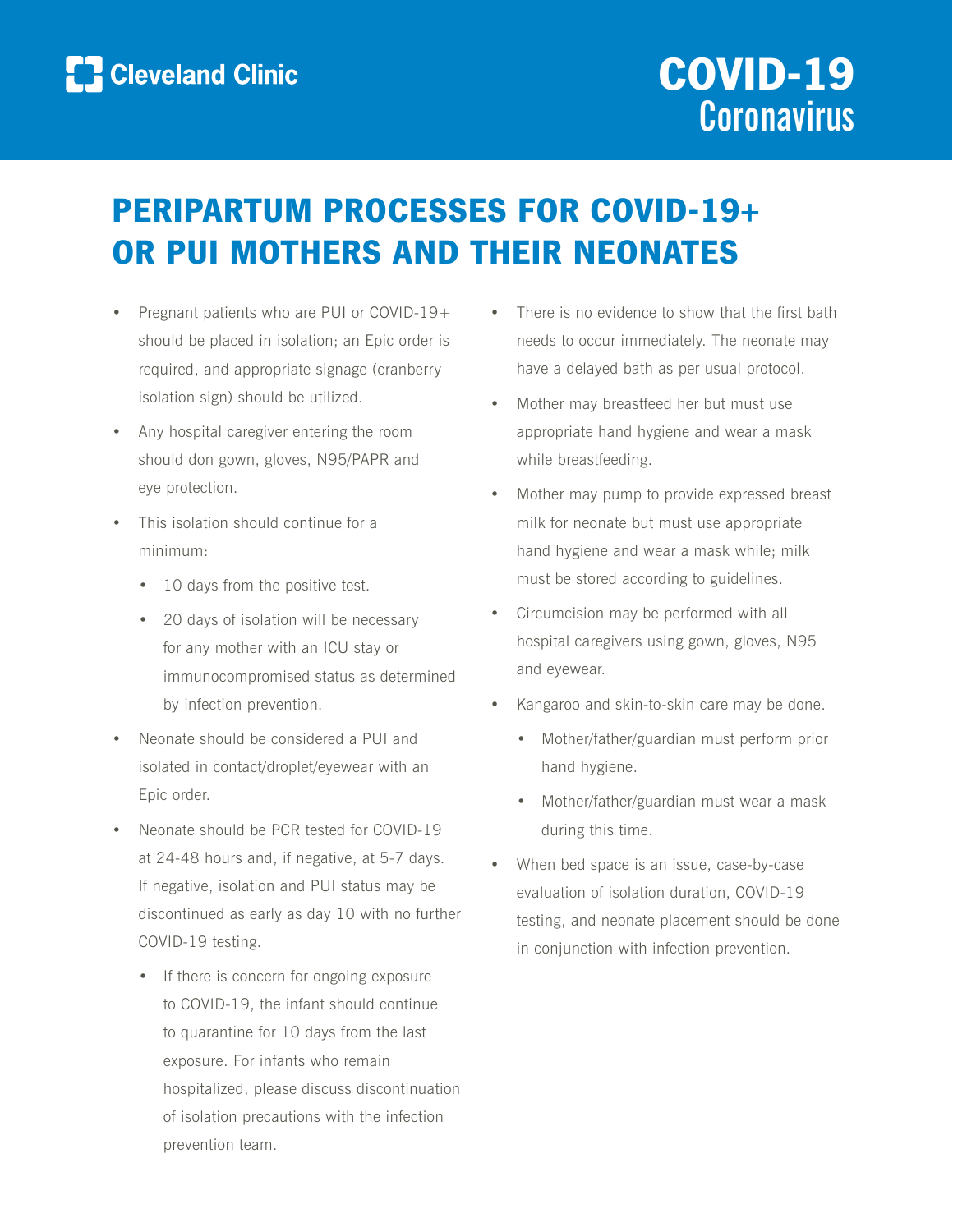#### Neonates rooming in with the mother:

- Neonate may go in an isolette or bassinette, whichever is most suitable for the size and condition of the neonate.
- Mother should be educated to stay at least 6 feet from neonate when not actively involved in care.
	- Hospital caregivers should remind mother if noncompliance is noted and document re-education in chart.
- Mother should wear a mask at all times whenever possible while rooming with neonate and must wear a mask if holding the neonate.
	- Hospital caregiver in the room should use appropriate PPE to care for neonate in room.
	- Hospital caregiver should change PPE and perform hand hygiene between caring for the mother and neonate.
	- Neonate is not to be taken to the newborn nursery.
- If the mother requires a higher level of care and is transferred to ICU, the neonate will not room in with the mother.
- A neonate who cannot room in with the mother will need to be placed in a single room/ not taken to the newborn nursery. Possible considerations for placement include pediatrics, NICU, or postpartum room.
	- Appropriate PPE should be used for a COVID-19 PUI.

### NICU Admissions for PUI

- Neonate must be placed in a private room in contact/droplet/eyewear isolation.
- COVID-19 testing to be done at 24-48 hours of life and 5-7 days of life.
- If both tests are negative, isolation can be discontinued at day 10.
- A COVID-19+ mother may not visit the NICU for:
	- 10 days following a positive test or
	- 20 days from positive test for a mother who needed an ICU stay or immunocompromised medical condition warrants. Consult infection prevention.
	- If there is concern for ongoing exposure to COVID-19, the infant should continue to quarantine for 10 days from last exposure. For infants who remain hospitalized, please discuss with infection prevention discontinuation of isolation precautions.
- Mother may pump to provide expressed breast milk for neonate. The mother must use appropriate hand hygiene and wear mask while pumping.
	- Milk must be stored according to guidelines.